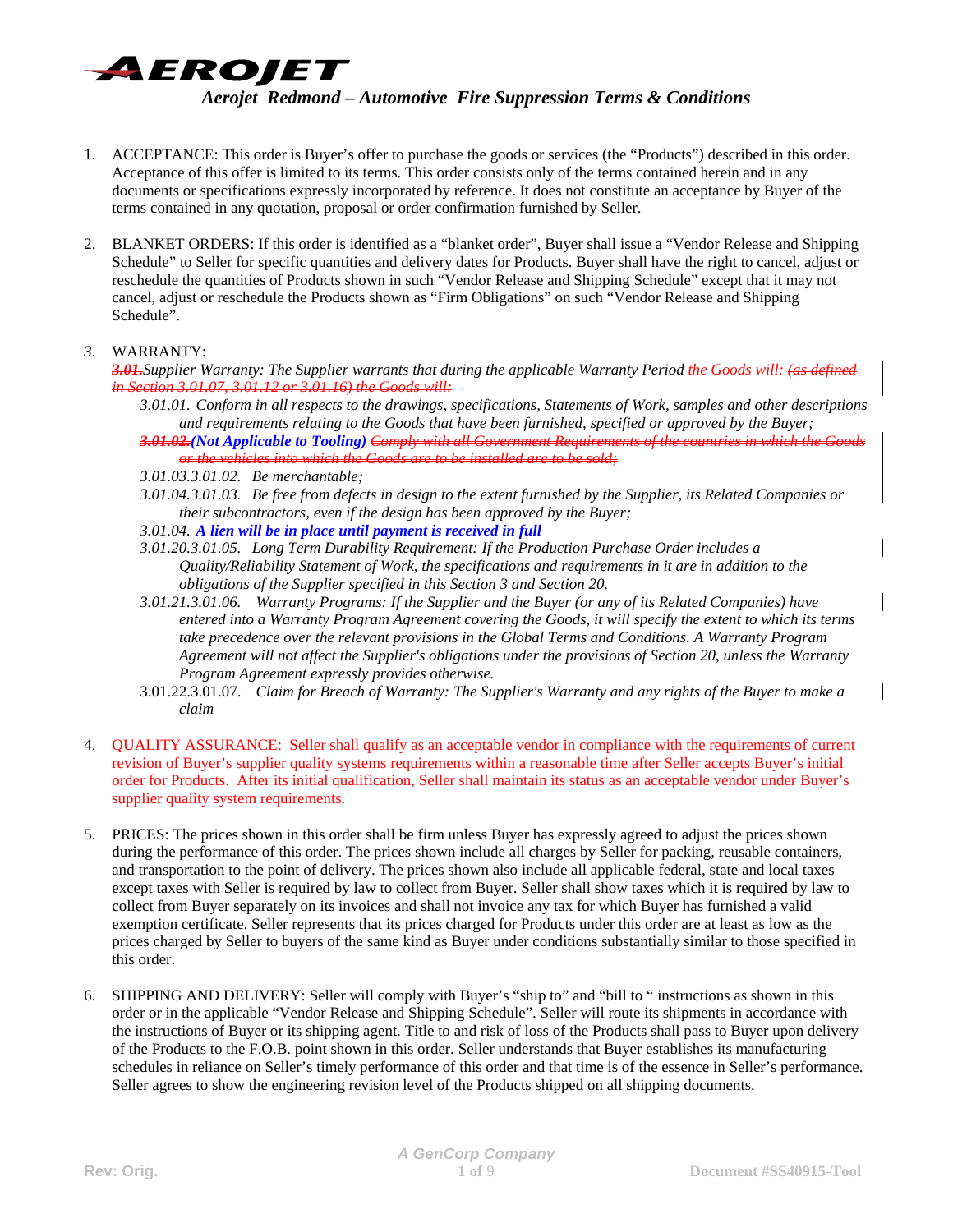

7. INSPECTION: Buyer, or Buyer's customer shall have the right to review any designs, drawings or specifications prepared by Seller under this order and to inspect and test Products at Seller's premises prior to delivery to Buyer. Buyer shall make such inspections and test so as not to delay the work unduly. Buyer shall also have the right to inspect Products at Buyer's plant within a reasonable time after delivery. Any review, inspection or test by Buyer under this section shall not relieve or excuse Seller from its obligations under this order.

### *8.* CHANGES:

- *8.01.*Changes To Buyer's Order: The Buyer may make changes to its order for the Goods or Tooling at any time. These may include changes to the design, specifications, engineering level, materials, packaging, shipping date, or time or place of delivery. The Supplier will make all changes requested by the Buyer. The Supplier may not make any change on its own without first obtaining the Buyer's consent in a Written Notice.
- *8.02.Notice: The Buyer will provide the Supplier with notice of any change through an amendment or revision to the outstanding Purchase Order, the issuance of a new Production Purchase Order, an RFQ or a Written Notice. If the amendment is accomplished by issuing a new Production Purchase Order, the Initial Term of the original Production Purchase Order will apply. If the Initial Term has already expired, the Renewal Term in effect at the time of amendment will continue.*
- *8.03. Impact on Cost: The Supplier will promptly notify the Buyer in a Written Notice if the proposed change will affect cost or timing and provide substantiation of its claim. If the Buyer determines that an adjustment is appropriate, the Buyer and the Supplier will negotiate in good faith on an equitable price adjustment (up or down), a change in shipping or delivery terms, or other appropriate adjustment. If the Buyer determines that no adjustment is appropriate, it will so advise the Supplier in a Written Notice stating its reasons.*

# 9. INFORMATION:

- 9.01.If Buyer supplies drawings, data, design, inventions, computer software or other technical information to Seller to facilitate the performance of this order, then such information shall remain Buyer's property and Seller shall hold it in confidence. Seller shall not reproduce, use or disclose such information to others for any purposes other that the performance of this order without Buyer's prior written consent. Such information shall be returned to Buyer upon completion by Seller of its obligations under his order or upon demand, along with all copies Seller has made and all other documents in which such information has bee incorporated.
- 9.02. Unless Buyer has entered into a separated written non-disclosure agreement with Seller, any information which Seller may disclose to Buyer with respect to the design, manufacture, sale or use of the Products covered by this order shall be deemed to have been disclosed as part of the consideration for order, and Buyer shall be free to use such information.
- 10. BUYER'S PROPERTY: All property used by Seller in connection with this order which Buyer owns and delivers to Seller, or pay Seller for, including, but not limited to, tools, dies, jugs, molds, patterns, fixtures and equipment and any replacement thereof, shall be and remain the property of Buyer. Buyer may remove or inspect such property at any time and Buyer shall have free access to Seller's premises for such purposes. All property owned by Buyer shall be marked as Buyer's property and used only for performing Buyer's orders. Seller shall maintain and repair such property and return it to Buyer in its original condition, reasonable wear and tear excepted, at the request of the Buyer.

# *11. TITLE AND ENGINEERING DRAWINGS, SPECIFICATIONS*

- *11.01. Any drawings and specifications produced or acquired by Seller under this Purchase Order will belong to Buyer, subject only to Seller's patent rights, but without any other restrictions on Buyer's use, including reproduction, modification, disclosure or distribution of the documents or the information contained therein. To the extent such documents contain original work of authorship created in order to comply with this purchase order, the copyrights to such work shall be owned in accordance with the Copyrights clause of this purchase order. Seller agrees not to label any such documents with a notice asserting that the documents contain confidential or proprietary information of Seller. Any engineering drawing that Seller is required to prepare and furnish to Buyer will conform to the requirements of the local computer aided design standards of Buyer.*
- *11.02. All drawings, know-how, and confidential information supplied to Seller by Buyer and all rights therein will remain the property of Buyer and will be kept confidential by Seller in accordance with paragraph f of the clause entitled, INFORMATION AND DATA. Seller is licensed to use Buyer's drawings, know-how, and confidential information only for the purpose of fulfilling its obligations under a Purchase Order. In addition to the obligations of paragraph f of the clause entitled, INFORMATION AND DATA, Seller will not disclose such*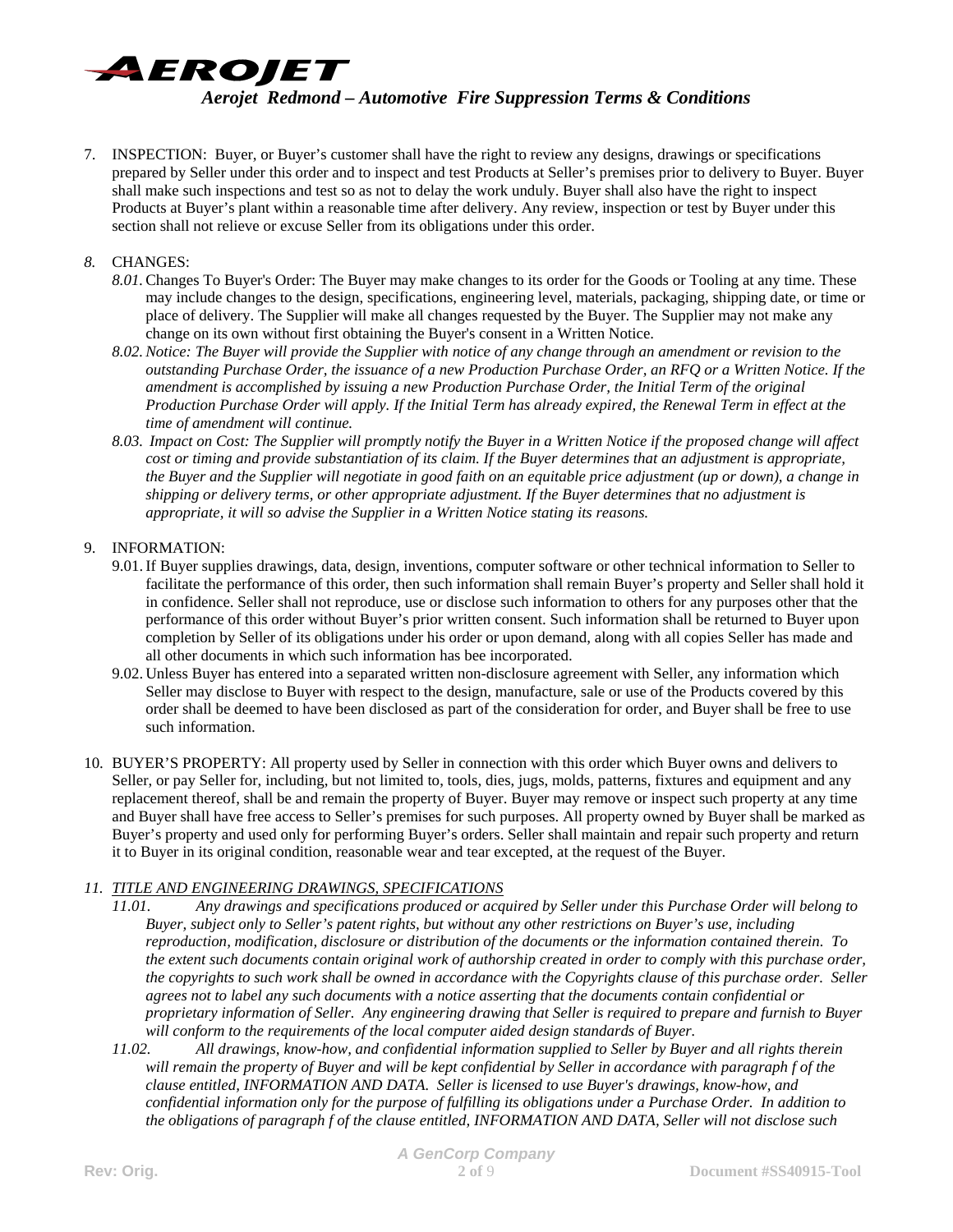

*drawings to third parties unless this is required for Seller to fulfill its duties under this purchase order. Seller will inform Buyer in writing of any third parties to whom Seller subcontracts any of the work required under this purchase order specifying in detail the work which has been subcontracted to such third party. Seller will ensure that any third party to which Seller subcontracts any of the work hereunder is bound by all the terms and conditions relating to such work to which Seller is bound under this purchase order.* 

# *12. INFORMATION AND DATA*

- *12.01. Seller will furnish to Buyer, or another party designated by Buyer, without restriction on use or disclosure all information and data Seller acquires or develops in the course of Seller's activities under this purchase order. Seller also will discuss with Buyer or another party so designated by Buyer, without restrictions on use or disclosure any potential design, quality or manufacturing problems with Supplies Seller worked on or produced pursuant to this purchase order.*
- *12.02. Seller will furnish to Buyer all other information and data of Seller which Buyer or its customer reasonably deems necessary to fit such goods into a vehicle, and to advise Buyer's customer on how to maintain such goods, and to understand and apply the information and data of paragraph (a) hereof, with no restrictions on use other than Seller's patent rights.*
- *12.03. With respect to inventions which Seller conceives or first reduces to practice in the course of Seller's activities under this purchase order for the Supplies, Seller grants to Buyer a permanent, paid-up, nonexclusive, worldwide license, with a right to sublicense others, to make, have made, use, have used and sell manufactures, compositions, machines, processes, covered by patents obtained on such inventions.*
- *12.04. Seller grants to Buyer a permanent, paid-up, nonexclusive, worldwide license, with a right to grant a sublicense, to (i) make, have made, use, have used and sell manufactures, compositions, machines and processes used in products or services made by or for Buyer or any of its associated companies, under any other patents which are now or hereafter owned or controlled by Seller and are necessary to exercise Buyer's rights in paragraph (c) hereof, and (ii) use, repair, modify and sell any operating software incorporated in the Supplies in conjunction with the use or sale of the Supplies.*
- *12.05. To the extent Buyer requires a license that is not provided in paragraphs (c) and (d) hereof, Seller grants to Buyer, a nonexclusive license, on reasonable terms and conditions, to make, have made, use, have used and sell manufactures, compositions, machines and processes used in products or services made by or for Buyer or any of its associated companies, under any patents now or hereafter owned or controlled by Seller which cover any inventions embodied in the Supplies of this purchase order.*
- *12.06. Unless otherwise indicated in writing by Buyer, Seller will use reasonable care to prevent disclosing to others and will use only for the benefit of Buyer, (i) the technical information and data furnished by Buyer or developed or acquired by Seller in its work under this purchase order, prior development agreement or early sourcing agreement for Supplies related to or using such technical information or data, and (ii) information relating to any portion of Buyer's or Buyer's customer's business that Seller may acquire in the course of Seller's activities under this purchase order, prior development agreement or early sourcing agreement. This obligation shall continue so long as any purchase order for Supplies related to or using such technical information or data is in effect and for a period of two years thereafter. This obligation will not apply to information that is or becomes publicly known through no fault of Seller. Nevertheless, Seller may disclose the information and data of subsections (f)(i) and (f)(ii) hereof to third parties if this is required for Seller to fulfill its duties under this purchase order and such third parties have agreed to conditions at least as stringent as those contained herein.*
- *12.07. In the event that Seller, either now or in the future, sells to Buyer or any of its associated companies directly or through another party Supplies which are related to Seller's experimental or development work under a purchase order in production quantities for at least two of Buyer's customer's model years, the rights and licenses of paragraph (e) hereof will become paid up and irrevocable.*
- *12.08. In the event Seller provides Supplies under a purchase order in production quantities for use on Buyer's products, and Seller refuses or is unable to provide, under commercially reasonable terms, such Supplies to Buyer in additional markets after receiving written request from Buyer, then effective 60 days after receiving such written request, Seller grants Buyer a permanent, paid-up, nonexclusive, worldwide license, with a right to grant sublicenses to any of its associated companies, in such additional markets under all intellectual property rights under which Seller has a right to grant licenses, to make, have made, use, have used and sell the Supplies and derivatives thereof in the manufacture of vehicles manufactured by or for Buyer's customer or any of its associated companies and the worldwide sale of such vehicles. Seller shall also cooperate with Buyer in the exercise of such*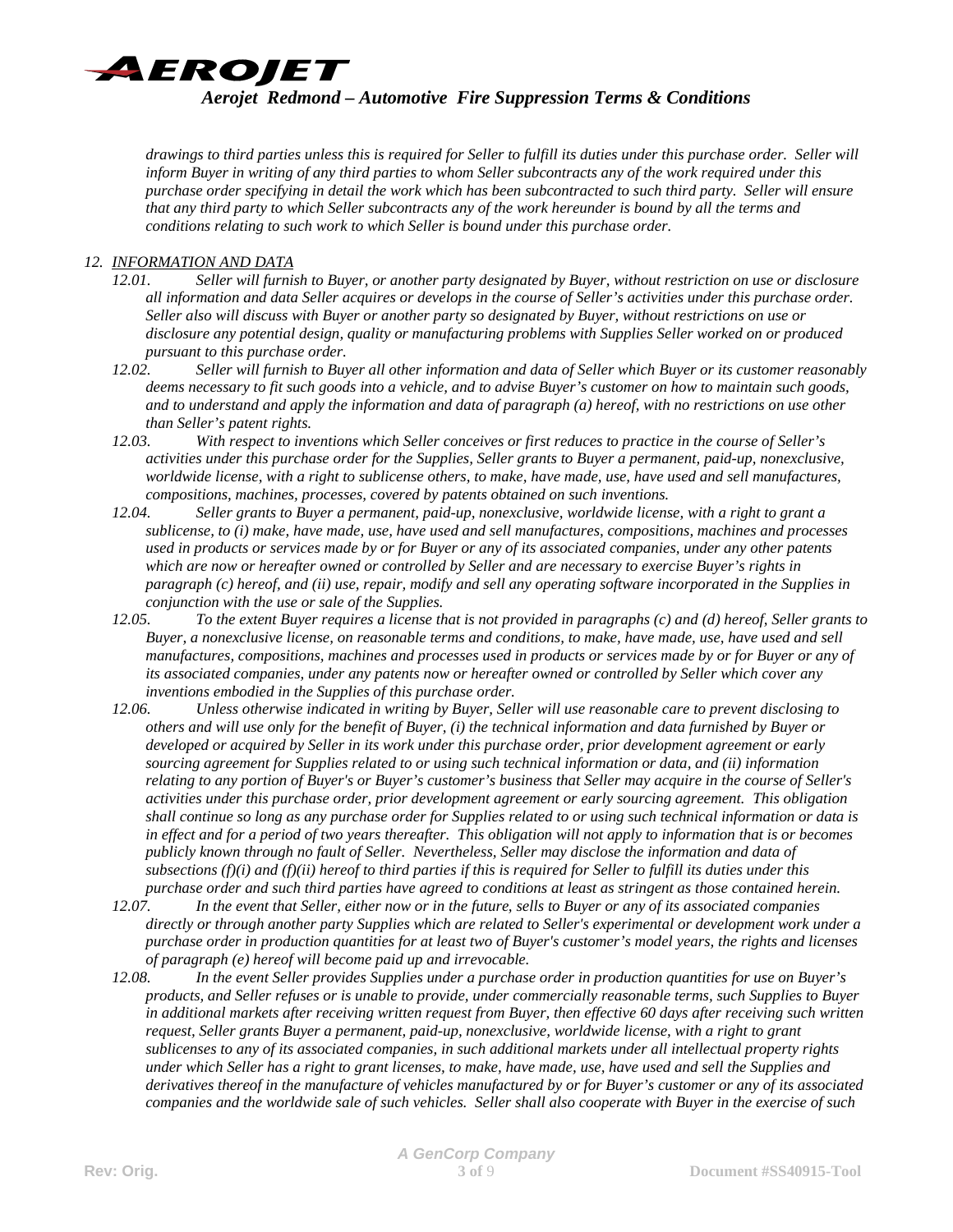

*license including providing, without restriction on use, reproduction or disclosure, all information and data deemed necessary by Buyer.*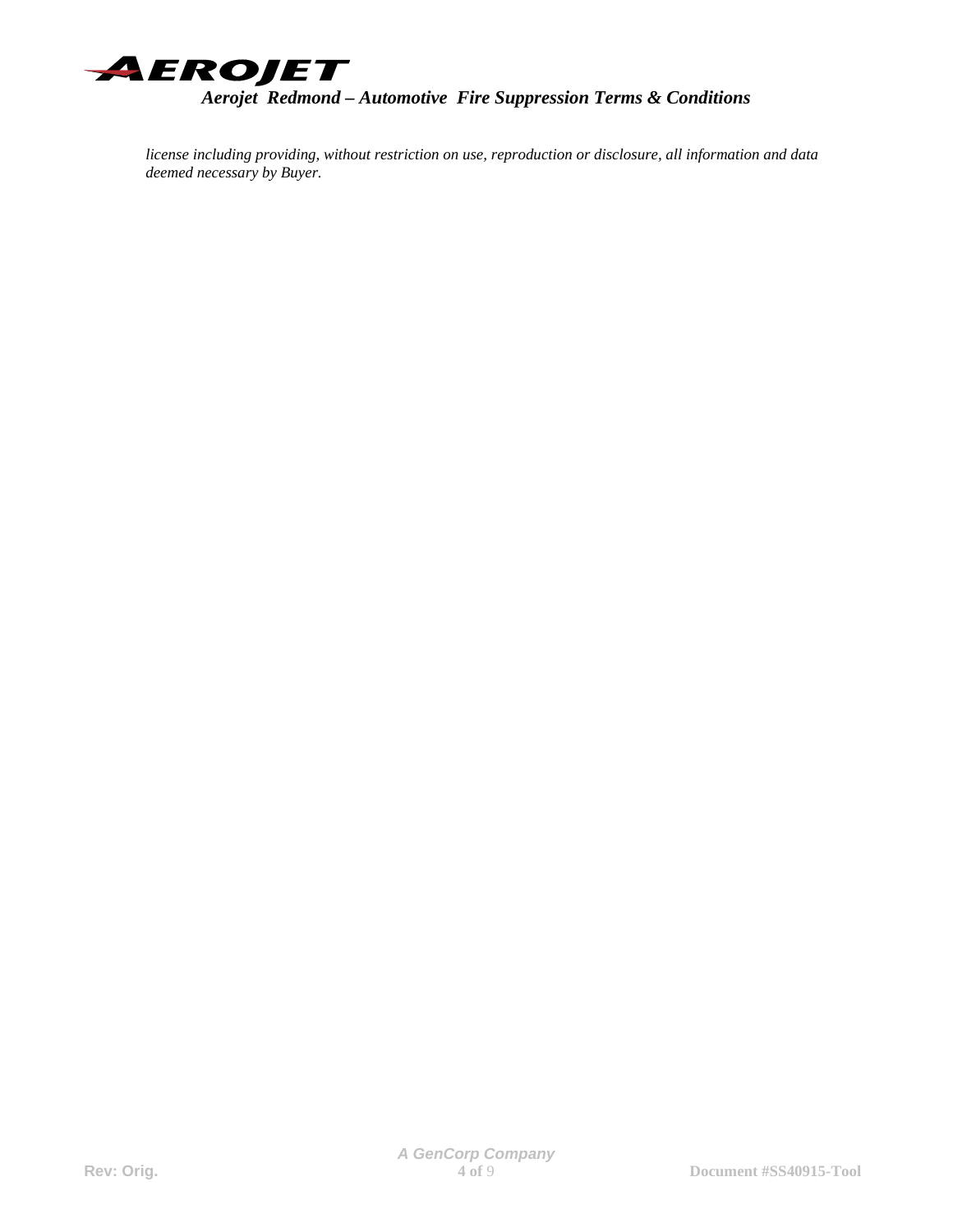

### *13. COPYRIGHTS*

- *13.01. Any work of authorship created by Seller or Seller's employees under a Purchase Order which is specially ordered or commissioned by Buyer's customer will be considered as a "work made for hire" and all copyrights for such works of authorship will belong to Buyer's customer.*
- *13.02. In the event any portion of any work of authorship created by the Seller in performing the services under this purchase order does not qualify as "work made for hire", Seller hereby assigns or, if Seller has failed to previously secure ownership of all copyrights in such portion, will obtain title and assign all copyrights to such work to Buyer.*
- *13.03. All works of authorship subject to paragraphs (a) or (b) hereof will bear a valid copyright notice designating Buyer's customer, as the circumstances require, as the copyright owner, for example: "Copyright © 200X, Ford Motor Company", where "200X" is the year the work was created.*
- *13.04. Seller hereby grants to Buyer and Buyer's customer a permanent, nonexclusive, paid-up, worldwide license, with a right to grant a sublicense to any of their associated companies, under each copyright it owns and controls or has the right to license, in each work of authorship fixed in any tangible medium of expression furnished by Seller to Buyer or its designee pursuant to this purchase order, to use such work, to reproduce such work, to prepare derivative works, to distribute copies of such work to the public, and to perform and display such work publicly.*
- 14. PATENT INDEMNITY: Seller shall indemnify Buyer, its successors, assigns, agents, customers and users of the Products against loss, damage, or liability, including costs and expenses, including attorney's fees, which may be incurred on account of any suit, claim, judgement or demand involving infringement or alleged infringement of any patent, copyright, industrial design, right or other intellectual property rights in the manufacture, use or disposition of the Products supplied under this order, if the Products delivered under this order are produced to a specification or design other than one provided by Buyer. It shall be a condition of this indemnity that Buyer shall notify Seller of any suit, claim or demand against it and, shall permit Seller to defend or settle such suit, claim, judgement or demand.
- 15. RELEASE OF INFORMATION AND ADVERTISING: Seller and Buyer agree that this order is confidential business information. Neither of them, without the prior written consent of the other, shall make any news release or public announcement of the order or advertise or publish the fact that Buyer has placed this order with Seller.
- 16. ASSIGNMENT: Seller may assign this order or any of Seller's rights or duties under this order, or subcontract the performance of any of its duties under this order, only with Buyer's prior written consent. The terms and conditions of this order shall bind any permitted successors and assigns of Seller.
- 17. EXCUSABLE DELAYS: Neither Seller nor Buyer shall be liable for damages for delay in or prevention of its performance of this order arising out of causes beyond its reasonable control, including, but not limited to, acts of God or the public enemy, acts of any Government in either its sovereign or contractual capacity, fires, floods, strikes or other labor disputes, or freight embargoes. It shall be a condition of excuse under this section that the part seeking excuse notify the other party in writing within ten (10) days after the beginning of any cause which may excuse performance under this section. If all or any material portion of Seller's performance of this order is excused under this section for a period exceeding ninety days, Buyer shall have the right to terminate this order without further liability to Seller.

#### 18. TERMINATION RIGHTS:

- 18.01. Buyer may terminate the performance of work under this order (or any part thereof) at any time without cause upon written notice of termination to Seller. Upon receipt of such notice, Seller shall, unless the notice directs otherwise, immediately discontinue work under this order. Within thirty days after receipt of the written notice of termination, Seller shall submit any claim for its expenses resulting from the termination and Buyer shall promptly make a reasonable settlement of the claim.
- 18.02. Buyer may terminate the performance of work under this order (or any part thereof) for cause upon written notice of termination to Seller if (a) Seller fails to cure any material failure to perform, discharge or fulfill its obligations under this order to the reasonable satisfaction of Buyer within ten days after receipt of a written notice from Buyer that Buyer considers Seller to be in default under this order; or (b) Seller, without the prior written consent of Buyer, assigns or transfers all or part of its rights and obligations under this order to another person, either voluntarily or by operation of law; or (c) Buyer has reasonable grounds for insecurity about Seller's ability to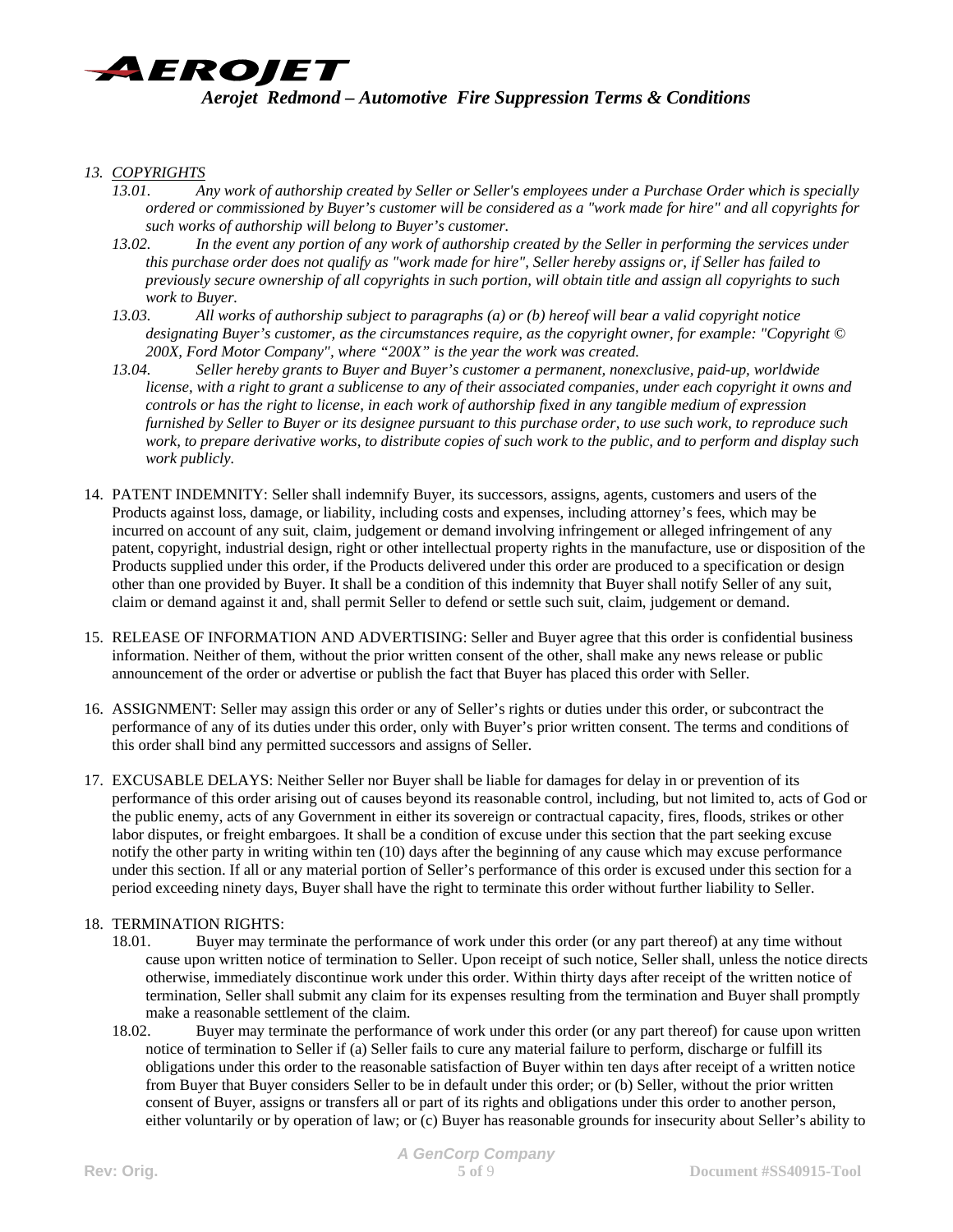

continue to perform this order satisfactorily, including Seller's ability to maintain acceptable quality standards and delivery schedules, or a satisfactory financial condition.

- *18.03. No Other Liability: The Buyer has no liability to the Supplier or any Related Company of the Supplier for lost profits, unabsorbed overhead, capital investment, interest expense, product development and engineering costs, facilities and equipment rental or purchase or rearrangement costs, unamortized depreciation costs, penalties, or general or administrative charges, whether incurred directly or indirectly by the Supplier, any of its Related Companies, or their suppliers, except to the extent provided in Section 18.*
- 19. HAZARDOUS MATERIALS: Seller shall notify Buyer of all "hazardous materials" (as that term is defined in applicable federal, state and local statutes) which are contained in the Products. Seller shall furnish Buyer with copies of all applicable " Material Safety Data Sheets" for Products no later than the initial shipment date under this order. Seller shall also comply with all laws, orders and regulations pertaining to the use, storage and disposal of restricted, toxic, and hazardous materials.
- 20. GOVERNING LAW: This order shall be governed by the law of the state of Washington, including the Uniform Commercial Code, but excluding the provisions of the United Nations Convention on Contracts for the International Sale of Goods, and excluding Washington law with respect to conflicts of law.
- *21. CONTINUING OBLIGATIONS: SEVERABILITY: The obligations of the Buyer and the Supplier under the following Sections will survive the expiration, non-renewal or termination of the Purchase Order: 3, 8, 11, 12, 13, 14, 15, 18, 20, 29, 30, 32, 33, 34, 35, 37, 38, 39, 40, and 41.*
- 22. EXPORT, TRADE CREDITS, OFFSET & COUNTER TRADE CREDITS: To the extent permitted by law or Treaty, Seller shall assign to Buyer all such credits which arise from this order with the right to reassign such credits as determined by Buyer.
- 23. Seller shall provide Buyer all necessary information and documentation in the possession or control of Seller relating to the Products supplied under this purchase order and required to comply with applicable customs, product marking, country of origin, and other laws.
	- 23.01. Buyer and its subsidiaries and affiliates shall be entitled to and Seller hereby assigns to Buyer all duty and import drawback rights of Seller related to the products.
	- 23.02. Seller agrees to inform Buyer of the existence of any such rights and upon request will supply such documents as may be required to obtain or assign such drawback rights.
- 24. ENTIRE AGREEMENT: This order, including all documents incorporated by reference, contains the entire agreement between Buyer and Seller with regard to the purchase and sale of the Products sold under this order. This order supersedes any prior agreements or discussions (whether written or oral) between Buyer and Seller about this order. No amendment or modification to this order (other than a written notice of change issued by Buyer under Section 8) shall be valid unless made in writing and signed by a duly authorized representative of each of Buyer and Seller.
- 25. NO WAIVER: No modification or waiver of any provisions hereof will be effective for any purpose unless such modification or waiver is specifically set forth in writing signed by a procurement representative of the party to be charged with such modifications or waiver. No waiver of any right or remedy in respect to any occurrence or event on one occasion will be deemed a waiver of such right or remedy in respect of such occurrence or event on any other occasion.
- 26. OFFSETS: Buyer may offset against any sums otherwise due Seller any amounts Buyer in good faith claims to be due from Seller, whether such claims arise under or outside this order.
- 27. GOVERNMENT REGULATIONS: Seller shall not, in performing the work required by this order, discriminate against any employee or applicant for employment because of race, religion, color, sex, national origin, age or handicap. Seller will comply with all provisions of the Civil Rights Act of 1964, as amended; the Age Discrimination in Employment Act of 1967, as amended; the Rehabilitation Act of 1973; the Vietnam Era Veterans Readjustment Act of 1974; and Executive Orders No. 11246 of September 25, 1965, and No. 11141 of February 12, 1964; and of the rules and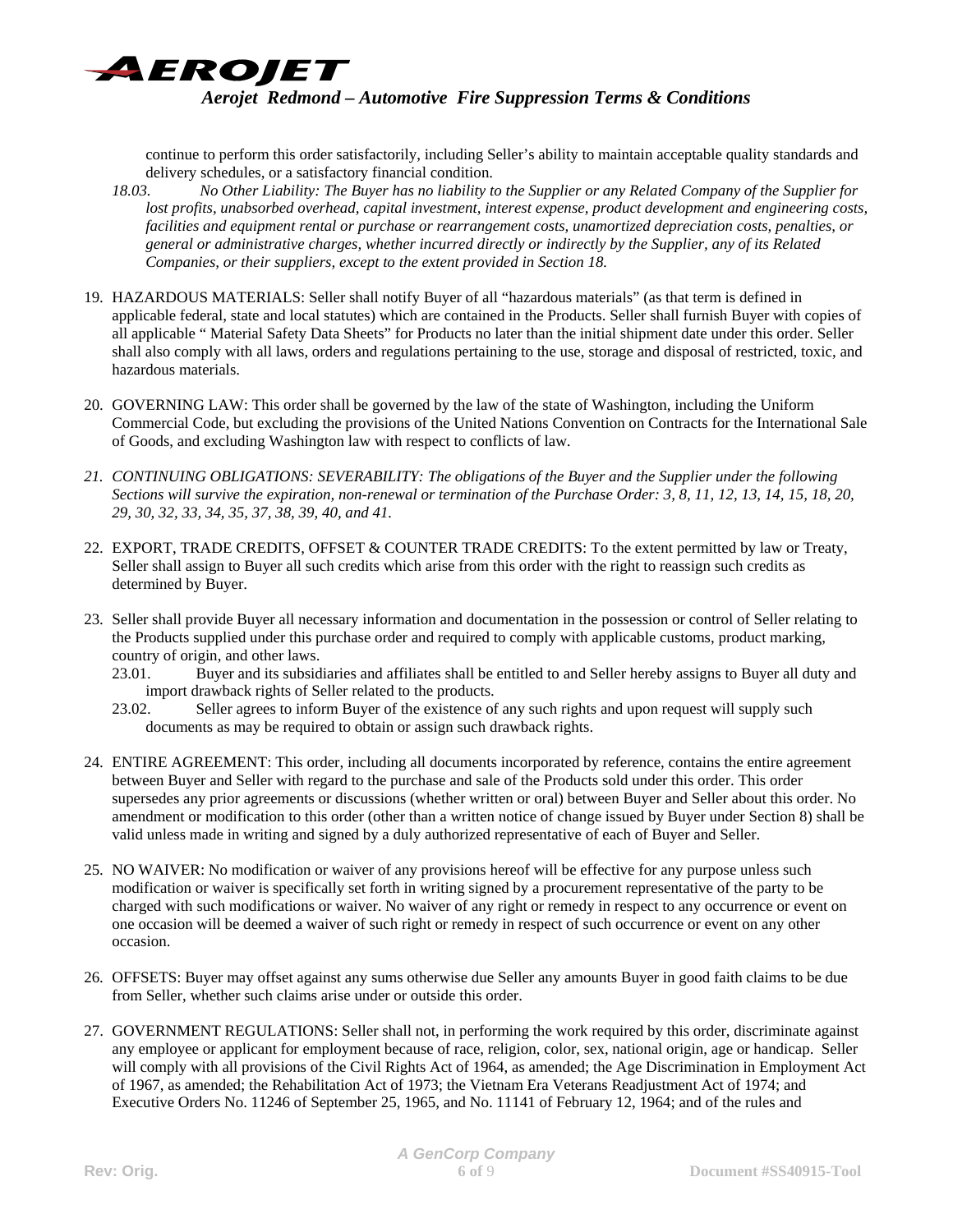

regulations created thereby and requirements of the Clean Air Act; Federal Water Pollution Act, as amended; and Executive Order 11738, dated September 10, 1973.

### 28. QUALITY PRODUCT:

- 28.01. Buyer requires 100% quality parts and on-time delivery performance, based upon appropriate information. Buyer will not be obligated to accept substitutions, untimely deliveries, deliveries in quantities other than those ordered by Buyer or deliveries of goods failing to conform to Seller's warranties contained in Warranties clause hereof. Time is of the essence in this order. Seller will immediately give written notice to Buyer of any actual or potential cause or event which threatens the timely performance of this order.
- *28.02. Buyer's Options: The Buyer is entitled to: (a) reject the nonconforming Goods, return them to the Supplier and, at the Buyer's option, request redelivery of conforming Goods; or (b) retain them and either repair them itself or request the Supplier do so, on or off-site. In any event, the Supplier will bear the risk and expense of the remedial action undertaken by the Buyer or the Supplier.*
- *28.03. Costs Incurred by the Buyer: The Supplier is liable for all direct, incidental and consequential damages, losses, costs, and expenses incurred by the Buyer resulting from the failure of the Supplier to deliver conforming Goods or to comply with the shipping and delivery or other requirements of the Buyer, even if the Supplier has cured the failure. These include costs associated with the off lining of vehicles or the Goods, interruptions or delays in production, reduced line-speeds, and plant shutdowns.*
- 28.04. *No Acceptance or Waiver of Rights: The Buyer's rights under this Section 30 apply even if the nonconformity does not become apparent until after delivery of the Goods. The Supplier is not liable for damage to the Goods after delivery due to actions taken by the Buyer or third parties. Payment will not constitute acceptance of nonconforming Goods, nor will it limit or affect any of the Buyer's rights.*
- 29. NO THIRD-PARTY RIGHTS *No Third-Party Rights Except as expressly provided in this agreement, no term, condition or right in or arising under any of the documents or Web-Guides relating to the purchase of the Goods gives or creates any third-party beneficiary rights or any other rights whether in law or equity to any person or entity other than the Buyer, the Supplier and their Related Companies.*

#### 30. *AUDIT RIGHTS:*

- 30.01. *If requested by the Buyer, the Seller will permit the Buyer to examine all pertinent documents, data and other information relating to the Goods, Tooling, the Seller's obligations under the Purchase Order, any payment made to the Supplier or any claim made by the Seller; View any facility or process relating to the Goods or the Purchase Order, including those relating to production quality; and Audit any facility or process to determine compliance with the requirements of the Purchase Order. Any examination will be conducted during normal business hours and upon advance Written Notice to the Supplier. The Supplier will use its best efforts to permit the Buyer to obtain from the subcontractors of, and vendors, to the Supplier the information and permission to conduct the review specified hereof.*
- *30.02. Supplier Records and Facilities: If requested by the Buyer, the Supplier will permit the Buyer (which, for purposes of this Section 32, includes its authorized representatives) to:*
- *30.03. Examine all pertinent documents, data and other information relating to the Goods, Tooling, the Supplier's obligations under the Purchase Order, any payment made to the Supplier or any claim made by the Supplier;*
- *30.04. View any facility or process relating to the Goods or the Purchase Order, including those relating to production quality; and*
- *30.05. Audit any facility or process to determine compliance with the requirements of the Purchase Order, including those under Section 4.*
- *30.06. Any examination under this Section 32 will be conducted during normal business hours and upon advance Written Notice to the Supplier.*
- *30.07. Subcontractor Records and Facilities: If requested by the Buyer, the Supplier will use its best efforts to permit the Buyer to obtain from the subcontractors of, and vendors, to the Supplier the information and permission to conduct the reviews specified in Section 32, regardless of any other right the Buyer may have to that information or facilities.*
- *30.08. Records Retention: The Supplier will keep all relevant documents, data and other written information for at least 2 years following: (a) in the case of the Goods, the later of the last delivery of the Goods or the date of the final payment to the Supplier under the Purchase Order; and (b) in the case of Tooling, the later of the date of*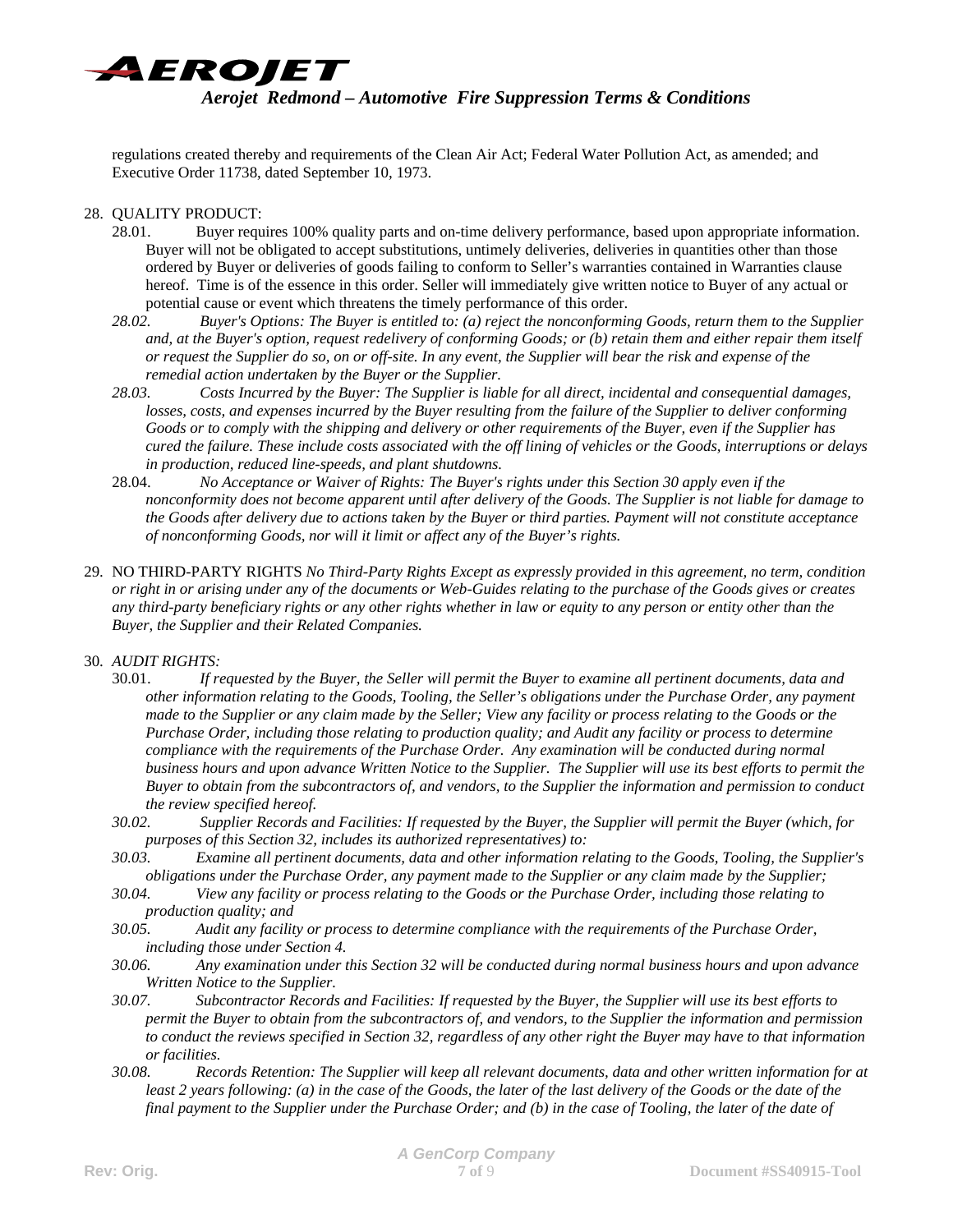

*completion of the Production Part Approval Process (PPAP), the date of submission of the Part Submission Warrant (PSW), or the date of final payment. The Buyer may make copies of these materials.*

### *31. CONFIDENTIALITY*

- *31.01. Confidential Information: Confidential Information is information that meets the requirements specified below for Supplier Confidential Information or Buyer Confidential Information. Information that does not meet these requirements is not Confidential Information, regardless of any legend or marking to the contrary. A reference in this Section 34 to Confidential Information of the Other Party is a reference to Supplier Confidential Information when the reference relates to an obligation of the Buyer, and to Buyer Confidential Information when the reference relates to an obligation of the Supplier.* 
	- *31.01.01. Supplier Confidential Information is any information disclosed under the Purchase Order that meets all of the following requirements:*
	- *31.01.02. The information is non-public information that is proprietary to: (A) the Supplier; (B) any of its Related Companies; or (C) any third party to which any of them has an obligation of confidentiality relating to the information.*
	- *31.01.03. The information is disclosed to the Buyer: (A) in tangible form and identified as confidential in the tangible form; or (B) orally, and is identified as confidential at the time of disclosure, and is described in a written statement (which must also identify it as confidential) within a reasonable time after disclosure.*
	- *31.01.04. The information is: (A) Level Two Materials; (B) provided under a Team Value Management initiative; (C) Embedded Software;*
	- *31.01.05. Buyer Confidential Information is any information that meets all of the following requirements, regardless of whether it has been disclosed under the Purchase Order:*
	- *31.01.06. The information is non-public information that is proprietary to: (A) the Buyer; (B) any of its Related Companies; or (C) any third party to which any of them has an obligation of confidentiality relating to the information.*
	- *31.01.07. The information is:*
	- *31.01.08. a Volume Projection, or is provided under a Team Value Management initiative;*
	- *31.01.09. the Buyer's or any of its Related Companies' future product plans or any details of those plans; or*
	- *31.01.10. any other information identified by the Buyer or any of its Related Companies (orally or in*

*writing) as confidential.* 

- *31.02. Obligations and Standard of Care* 
	- *31.02.01. The Buyer and the Supplier will each use Reasonable Care to protect the confidentiality of Confidential Information of the Other Party. Reasonable Care is the standard of care that the party holding the information would use in protecting the confidentiality of its own confidential information.*
	- *31.02.02. Some of the Buyer's and its Related Companies' electronic systems (for example, WERS) are designed for collaboration and the sharing of information among multiple parties, including other suppliers. The Supplier should not input Supplier Confidential Information into any electronic system of the Buyer or any of its Related Companies unless the Buyer or any of its Related Companies has advised the Supplier in a Written Notice that the system is suitable for receipt of Supplier Confidential Information. The obligations under Section 34 (a) do not apply to any information that: (1) is or becomes publicly available through no breach of any agreement between the Buyer and the Supplier; (2) is approved for release by the disclosing party in a Written Notice; (3) is lawfully obtained from a third party without a duty of confidentiality; (4) was already known to the receiving party prior to its disclosure; (5) is required to be disclosed by a valid court order; or (6) is input by the Supplier into an electronic system for which the Supplier has not received the Written Notice described in Section 34 (b). The exception in clause (5) will apply only if the receiving party has: (A) provided the disclosing party with a Written Notice of the court order; and (B) fully cooperated with the disclosing party in seeking confidential treatment for the disclosures. The Buyer's confidentiality obligations under Section 34 (a) also do not apply to Embedded Software, to the extent required to exercise License rights for the Embedded Software.*
	- *31.02.03. Sharing with Related Companies and Consultants: The Buyer and the Supplier may share Confidential Information of the Other Party with their: (a) Related Companies; and (b) consultants, contractors, experts and agents; provided, that the person or entity with whom or which the information is being shared has agreed in writing to be bound by confidentiality provisions comparable to those specified in this Section 17. The Supplier will first obtain the written consent of the Buyer if the Supplier or any of its*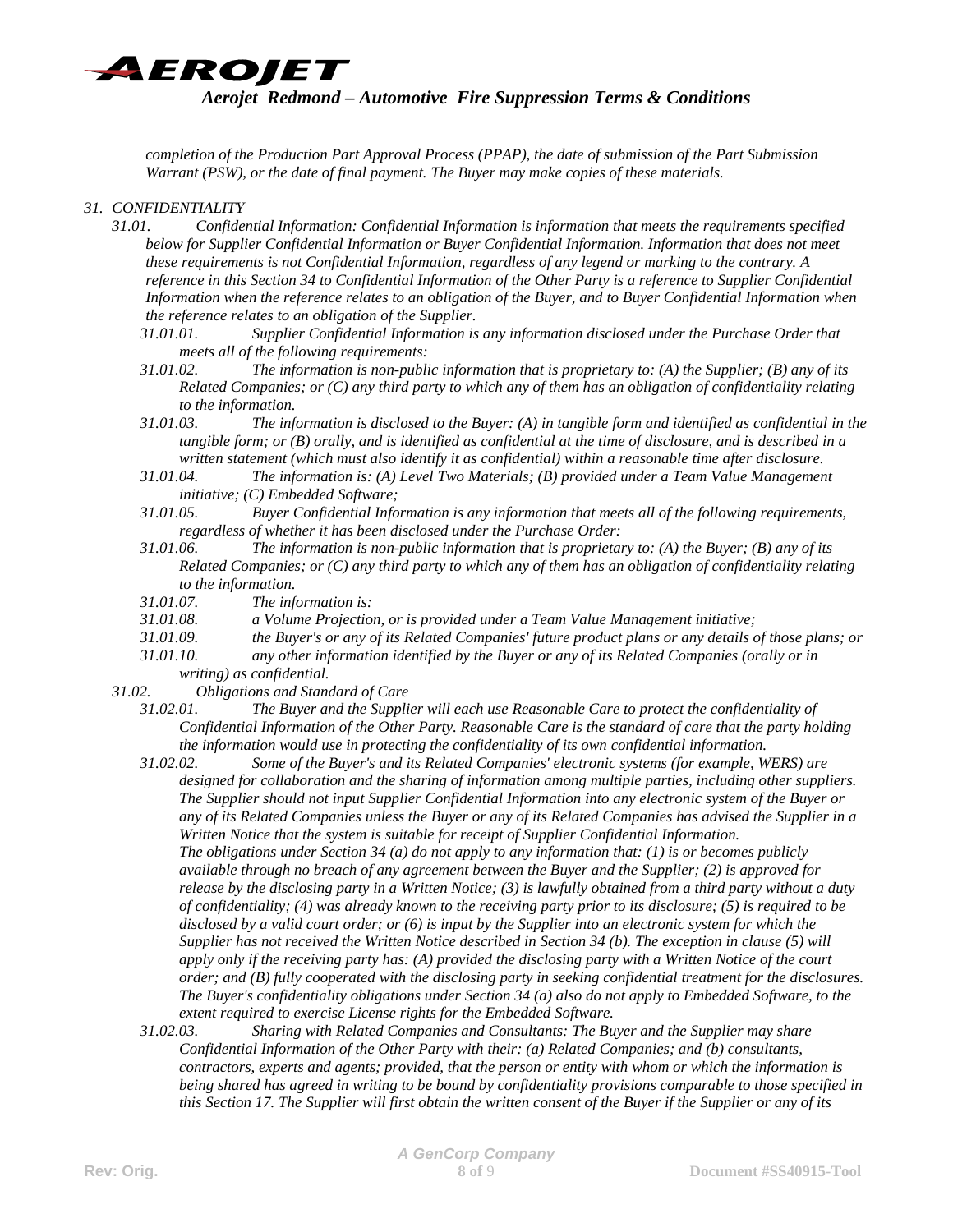AEROJET

# *Aerojet Redmond – Automotive Fire Suppression Terms & Conditions*

*Related Companies wants to share Buyer Confidential Information with any party (including any of its Related Companies) that is a motor vehicle manufacturer or distributor.* 

- *31.02.04. Sharing with Other Third Parties: Neither the Buyer nor the Supplier will share any Confidential Information of the Other Party with any third party, including any competitor of the other party, without the prior written agreement of the other party, except as may otherwise be permitted under the Purchase Order, a Technology Agreement, or other written agreement between the parties.*
- *31.02.05. No Other Obligations: The Buyer, the Supplier, and their Related Companies have no other obligation for confidential information supplied to them from whatever source, unless otherwise agreed to in writing.*
- *31.02.06. Effective Date of Buyer's Obligations: The Buyer's obligations under this Section 34 apply to Supplier Confidential Information disclosed to the Buyer on or after January 1, 2004.*
- *32. BUYERS INTELECTUAL PROPERTY RIGHTS: The Supplier will first obtain the Buyer's written approval before it manufactures, sell or otherwise discloses to third parties any goods made by the Supplier, or one of their subcontracts using any Tooling, equipment or Intellectual Property Rights of the Buyer or its Related Companies.*
- 33. *COMPLETION AND PAYMENT: The Supplier, at its own expense, will manufacture the requisite number of sample Goods using the Tooling in order to successfully complete the Buyer's Production Part Approval Process (PPAP) and submit the Part Submission Warrant (PSW). The Tooling will be completed when the necessary samples have been submitted and approved by the Buyer. The Supplier has no claim for payment until the Tooling is completed and the Part Submission Warrant and any other necessary documentation have been submitted.*

# *34. TOOLING ORDER*

- *34.01. IF THIS IS A Tooling Purchase Order; Seller will design and fabricate, rework, or acquire from such sources as Buyer has given prior approval, and install the tools, dies, fixtures, molds, or patterns, described in such Tooling Order ("Tooling"), subject to the terms and conditions contained herein.*
- *34.02. SAMPLES, STATUS*
	- *34.02.01. Seller shall, manufacture a reasonable number of sample parts on the Tooling for inspection and/or testing by Buyer or Buyer's customer to ensure the capability of the Tooling to produce parts which meet Buyer's customer quality standard QS9000. In addition to Seller's obligations under the warranty provisions of this purchase order and to the extent technically feasible, the Tooling shall be designed and fabricated to be sufficiently durable to support the manufacture of all production and service requirements through the production lifetime of the part and also permit the production of Buyer's or Buyer's customer's subsequent service-only requirements. The Tooling will be deemed to be completed when the necessary samples have been submitted and approved by Buyer. Buyer may request Seller to furnish semimonthly (or more frequently at Buyer's option) status reports on the construction and acquisition of the Tooling. Each status report shall identify the Tooling, identify the subcontractors working on the Tooling, and designate the percentage of completion of the work. Seller will notify Buyer immediately upon becoming aware that the Tooling may not be completed by the completion date specified on the Tooling Purchase Order and Seller shall furnish to Buyer a schedule of the actions that Seller will take, at Seller's expense, to achieve completion on the specified completion date.*

### *35. TITLE, IDENTIFICATION*

*35.01. All right, title, and interest in and to any part of Tooling to be paid for by Buyer ("Buyer-Owned Tooling or Buyer's Customer-owned Tooling") shall pass to Buyer's customer as soon as it is acquired or fabricated in accordance with a Tooling Purchase Order, payment is received in-full from Buyer, and all liens are lifted. During the term of a Purchase Order, all such Buyer-Owned Tooling or Buyer's Customer-owned Tooling in the possession of Seller shall be deemed to be Bailed Property and shall not be deemed to be a fixture or a part of Seller's real property. Seller will (i) properly house and maintain such property on Seller's premises, (ii) prominently mark it Property of Buyer or Buyer's customer, (iii) refrain from commingling it with the property of Seller or with that of a third party, and (iv) adequately insure it against loss or damage and (v) not move it to another location whether owned by Seller or a third party, without the prior written consent of Buyer, except in the case of an emergency, Seller may move the Tooling property provided that it gives Buyer notice that the Tooling has been moved and the location of the Tooling as soon as reasonably practicable. Seller shall indemnify Buyer*